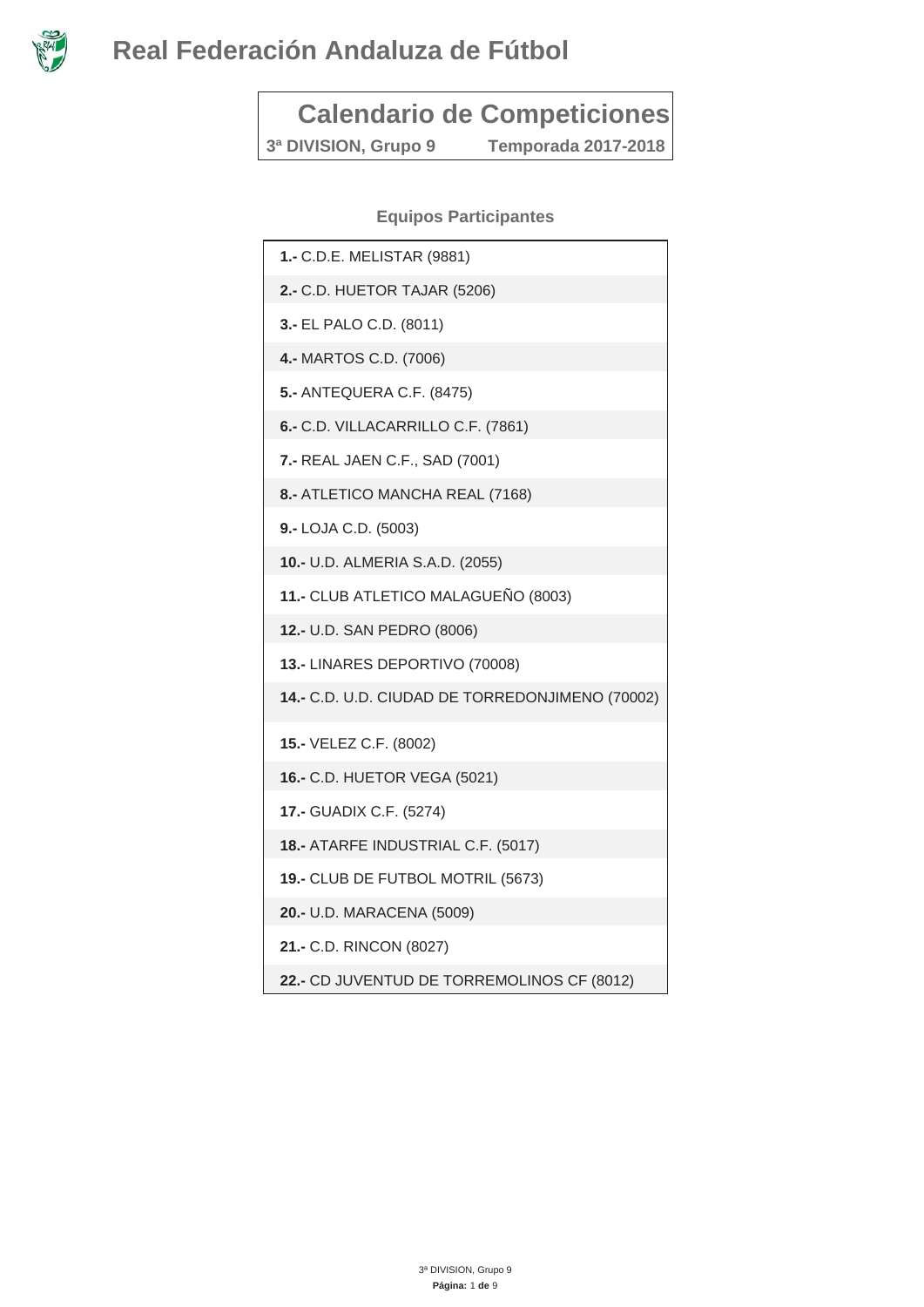

|                                                              | <b>Primera Vuelta</b>                                                             |                                                                                   | Segunda Vuelta                                               |
|--------------------------------------------------------------|-----------------------------------------------------------------------------------|-----------------------------------------------------------------------------------|--------------------------------------------------------------|
| Jornada 1 (20-08-2017)                                       |                                                                                   | Jornada 22 (07-01-2018)                                                           |                                                              |
| C.D.E. MELISTAR - EL PALO C.D.                               |                                                                                   |                                                                                   | EL PALO C.D. - C.D.E. MELISTAR                               |
|                                                              | U.D. MARACENA - ANTEQUERA C.F.                                                    |                                                                                   | ANTEQUERA C.F. - U.D. MARACENA                               |
| ATARFE INDUSTRIAL C.F. - REAL JAEN C.F., SAD                 |                                                                                   |                                                                                   | REAL JAEN C.F., SAD - ATARFE INDUSTRIAL C.F.                 |
| C.D. HUETOR VEGA - LOJA C.D.                                 |                                                                                   |                                                                                   | LOJA C.D. - C.D. HUETOR VEGA                                 |
| C.D. U.D. CIUDAD DE TORREDONJIMENO - CLUB ATLETICO MALAGUEÑO |                                                                                   |                                                                                   | CLUB ATLETICO MALAGUEÑO - C.D. U.D. CIUDAD DE TORREDONJIMENO |
|                                                              | U.D. SAN PEDRO - LINARES DEPORTIVO                                                | LINARES DEPORTIVO - U.D. SAN PEDRO                                                |                                                              |
| U.D. ALMERIA S.A.D. - VELEZ C.F.                             |                                                                                   |                                                                                   | VELEZ C.F. - U.D. ALMERIA S.A.D.                             |
| ATLETICO MANCHA REAL - GUADIX C.F.                           |                                                                                   |                                                                                   | GUADIX C.F. - ATLETICO MANCHA REAL                           |
|                                                              | C.D. VILLACARRILLO C.F. - CLUB DE FUTBOL MOTRIL                                   |                                                                                   | CLUB DE FUTBOL MOTRIL - C.D. VILLACARRILLO C.F.              |
|                                                              | MARTOS C.D. - C.D. RINCON                                                         |                                                                                   | C.D. RINCON - MARTOS C.D.                                    |
| CD JUVENTUD DE TORREMOLINOS CF - C.D. HUETOR TAJAR           |                                                                                   |                                                                                   | C.D. HUETOR TAJAR - CD JUVENTUD DE TORREMOLINOS CF           |
| Jornada 2 (27-08-2017)                                       |                                                                                   | Jornada 23 (14-01-2018)                                                           |                                                              |
|                                                              | EL PALO C.D. - CD JUVENTUD DE TORREMOLINOS CF                                     | CD JUVENTUD DE TORREMOLINOS CF - EL PALO C.D.                                     |                                                              |
| ANTEQUERA C.F. - C.D.E. MELISTAR                             |                                                                                   |                                                                                   | C.D.E. MELISTAR - ANTEQUERA C.F.                             |
| REAL JAEN C.F., SAD - U.D. MARACENA                          |                                                                                   |                                                                                   | U.D. MARACENA - REAL JAEN C.F., SAD                          |
|                                                              | LOJA C.D. - ATARFE INDUSTRIAL C.F.                                                | ATARFE INDUSTRIAL C.F. - LOJA C.D.                                                |                                                              |
| CLUB ATLETICO MALAGUEÑO - C.D. HUETOR VEGA                   |                                                                                   |                                                                                   | C.D. HUETOR VEGA - CLUB ATLETICO MALAGUEÑO                   |
|                                                              | LINARES DEPORTIVO - C.D. U.D. CIUDAD DE TORREDONJIMENO                            | C.D. U.D. CIUDAD DE TORREDONJIMENO - LINARES DEPORTIVO                            |                                                              |
|                                                              | VELEZ C.F. - U.D. SAN PEDRO                                                       | U.D. SAN PEDRO - VELEZ C.F.                                                       |                                                              |
|                                                              | GUADIX C.F. - U.D. ALMERIA S.A.D.                                                 | U.D. ALMERIA S.A.D. - GUADIX C.F.                                                 |                                                              |
| CLUB DE FUTBOL MOTRIL - ATLETICO MANCHA REAL                 |                                                                                   |                                                                                   | ATLETICO MANCHA REAL - CLUB DE FUTBOL MOTRIL                 |
|                                                              | C.D. RINCON - C.D. VILLACARRILLO C.F.                                             | C.D. VILLACARRILLO C.F. - C.D. RINCON                                             |                                                              |
|                                                              |                                                                                   |                                                                                   |                                                              |
| C.D. HUETOR TAJAR - MARTOS C.D.                              |                                                                                   |                                                                                   | MARTOS C.D. - C.D. HUETOR TAJAR                              |
|                                                              |                                                                                   |                                                                                   |                                                              |
| Jornada 3 (03-09-2017)                                       | EL PALO C.D. - ANTEQUERA C.F.                                                     | Jornada 24 (17-01-2018)<br>ANTEQUERA C.F. - EL PALO C.D.                          |                                                              |
|                                                              |                                                                                   |                                                                                   |                                                              |
| U.D. MARACENA - LOJA C.D.                                    | C.D.E. MELISTAR - REAL JAEN C.F., SAD                                             | REAL JAEN C.F., SAD - C.D.E. MELISTAR                                             | LOJA C.D. - U.D. MARACENA                                    |
|                                                              | ATARFE INDUSTRIAL C.F. - CLUB ATLETICO MALAGUEÑO                                  | CLUB ATLETICO MALAGUEÑO - ATARFE INDUSTRIAL C.F.                                  |                                                              |
|                                                              | C.D. HUETOR VEGA - LINARES DEPORTIVO                                              |                                                                                   | LINARES DEPORTIVO - C.D. HUETOR VEGA                         |
| C.D. U.D. CIUDAD DE TORREDONJIMENO - VELEZ C.F.              |                                                                                   |                                                                                   | VELEZ C.F. - C.D. U.D. CIUDAD DE TORREDONJIMENO              |
|                                                              |                                                                                   |                                                                                   |                                                              |
| U.D. SAN PEDRO - GUADIX C.F.                                 | U.D. ALMERIA S.A.D. - CLUB DE FUTBOL MOTRIL                                       | CLUB DE FUTBOL MOTRIL - U.D. ALMERIA S.A.D.                                       | GUADIX C.F. - U.D. SAN PEDRO                                 |
| ATLETICO MANCHA REAL - C.D. RINCON                           |                                                                                   |                                                                                   | C.D. RINCON - ATLETICO MANCHA REAL                           |
| C.D. VILLACARRILLO C.F. - C.D. HUETOR TAJAR                  |                                                                                   |                                                                                   | C.D. HUETOR TAJAR - C.D. VILLACARRILLO C.F.                  |
| CD JUVENTUD DE TORREMOLINOS CF - MARTOS C.D.                 |                                                                                   |                                                                                   | MARTOS C.D. - CD JUVENTUD DE TORREMOLINOS CF                 |
|                                                              |                                                                                   |                                                                                   |                                                              |
| Jornada 4 (10-09-2017)                                       |                                                                                   | Jornada 25 (21-01-2018)                                                           |                                                              |
|                                                              | ANTEQUERA C.F. - CD JUVENTUD DE TORREMOLINOS CF                                   | CD JUVENTUD DE TORREMOLINOS CF - ANTEQUERA C.F.                                   |                                                              |
| REAL JAEN C.F., SAD - EL PALO C.D.                           |                                                                                   |                                                                                   | EL PALO C.D. - REAL JAEN C.F., SAD                           |
|                                                              | LOJA C.D. - C.D.E. MELISTAR                                                       | C.D.E. MELISTAR - LOJA C.D.                                                       |                                                              |
| CLUB ATLETICO MALAGUEÑO - U.D. MARACENA                      |                                                                                   |                                                                                   | U.D. MARACENA - CLUB ATLETICO MALAGUEÑO                      |
|                                                              | LINARES DEPORTIVO - ATARFE INDUSTRIAL C.F.                                        |                                                                                   | ATARFE INDUSTRIAL C.F. - LINARES DEPORTIVO                   |
|                                                              | VELEZ C.F. - C.D. HUETOR VEGA                                                     | C.D. HUETOR VEGA - VELEZ C.F.                                                     |                                                              |
|                                                              | GUADIX C.F. - C.D. U.D. CIUDAD DE TORREDONJIMENO                                  | C.D. U.D. CIUDAD DE TORREDONJIMENO - GUADIX C.F.                                  |                                                              |
| CLUB DE FUTBOL MOTRIL - U.D. SAN PEDRO                       |                                                                                   |                                                                                   | U.D. SAN PEDRO - CLUB DE FUTBOL MOTRIL                       |
|                                                              | C.D. RINCON - U.D. ALMERIA S.A.D.                                                 | U.D. ALMERIA S.A.D. - C.D. RINCON                                                 |                                                              |
|                                                              | C.D. HUETOR TAJAR - ATLETICO MANCHA REAL<br>MARTOS C.D. - C.D. VILLACARRILLO C.F. | ATLETICO MANCHA REAL - C.D. HUETOR TAJAR<br>C.D. VILLACARRILLO C.F. - MARTOS C.D. |                                                              |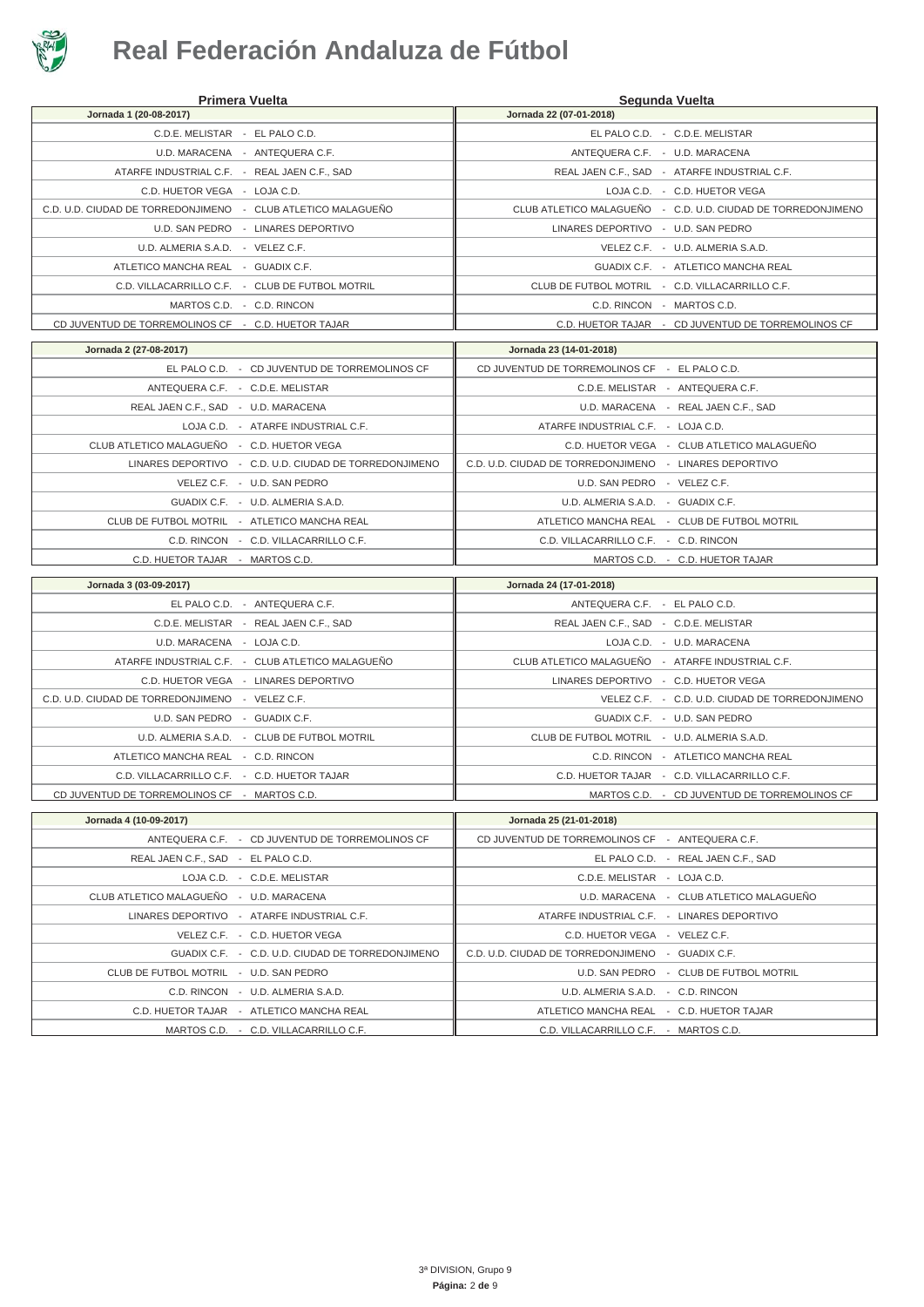

| Jornada 5 (13-09-2017)                                                                        | Jornada 26 (28-01-2018)                                      |
|-----------------------------------------------------------------------------------------------|--------------------------------------------------------------|
| ANTEQUERA C.F. - REAL JAEN C.F., SAD                                                          | REAL JAEN C.F., SAD - ANTEQUERA C.F.                         |
| EL PALO C.D. - LOJA C.D.                                                                      | LOJA C.D. - EL PALO C.D.                                     |
| C.D.E. MELISTAR - CLUB ATLETICO MALAGUEÑO                                                     | CLUB ATLETICO MALAGUEÑO - C.D.E. MELISTAR                    |
| U.D. MARACENA - LINARES DEPORTIVO                                                             | LINARES DEPORTIVO - U.D. MARACENA                            |
| ATARFE INDUSTRIAL C.F. - VELEZ C.F.                                                           | VELEZ C.F. - ATARFE INDUSTRIAL C.F.                          |
| C.D. HUETOR VEGA - GUADIX C.F.                                                                | GUADIX C.F. - C.D. HUETOR VEGA                               |
| C.D. U.D. CIUDAD DE TORREDONJIMENO - CLUB DE FUTBOL MOTRIL                                    | CLUB DE FUTBOL MOTRIL - C.D. U.D. CIUDAD DE TORREDONJIMENO   |
| U.D. SAN PEDRO - C.D. RINCON                                                                  | C.D. RINCON - U.D. SAN PEDRO                                 |
| U.D. ALMERIA S.A.D. - C.D. HUETOR TAJAR                                                       | C.D. HUETOR TAJAR - U.D. ALMERIA S.A.D.                      |
| ATLETICO MANCHA REAL - MARTOS C.D.                                                            | MARTOS C.D. - ATLETICO MANCHA REAL                           |
| CD JUVENTUD DE TORREMOLINOS CF - C.D. VILLACARRILLO C.F.                                      | C.D. VILLACARRILLO C.F. - CD JUVENTUD DE TORREMOLINOS CF     |
| Jornada 6 (17-09-2017)                                                                        | Jornada 27 (04-02-2018)                                      |
| REAL JAEN C.F., SAD - CD JUVENTUD DE TORREMOLINOS CF                                          | CD JUVENTUD DE TORREMOLINOS CF - REAL JAEN C.F., SAD         |
| LOJA C.D. - ANTEQUERA C.F.                                                                    | ANTEQUERA C.F. - LOJA C.D.                                   |
| CLUB ATLETICO MALAGUEÑO - EL PALO C.D.                                                        | EL PALO C.D. - CLUB ATLETICO MALAGUEÑO                       |
| LINARES DEPORTIVO - C.D.E. MELISTAR                                                           | C.D.E. MELISTAR - LINARES DEPORTIVO                          |
| VELEZ C.F. - U.D. MARACENA                                                                    | U.D. MARACENA - VELEZ C.F.                                   |
| GUADIX C.F. - ATARFE INDUSTRIAL C.F.                                                          | ATARFE INDUSTRIAL C.F. - GUADIX C.F.                         |
| CLUB DE FUTBOL MOTRIL - C.D. HUETOR VEGA                                                      | C.D. HUETOR VEGA - CLUB DE FUTBOL MOTRIL                     |
| C.D. RINCON - C.D. U.D. CIUDAD DE TORREDONJIMENO                                              | C.D. U.D. CIUDAD DE TORREDONJIMENO - C.D. RINCON             |
| C.D. HUETOR TAJAR - U.D. SAN PEDRO                                                            | U.D. SAN PEDRO - C.D. HUETOR TAJAR                           |
| MARTOS C.D. - U.D. ALMERIA S.A.D.                                                             | U.D. ALMERIA S.A.D. - MARTOS C.D.                            |
| C.D. VILLACARRILLO C.F. - ATLETICO MANCHA REAL                                                | ATLETICO MANCHA REAL - C.D. VILLACARRILLO C.F.               |
| Jornada 7 (24-09-2017)                                                                        | Jornada 28 (11-02-2018)                                      |
| REAL JAEN C.F., SAD - LOJA C.D.                                                               | LOJA C.D. - REAL JAEN C.F., SAD                              |
| ANTEQUERA C.F. - CLUB ATLETICO MALAGUEÑO                                                      | CLUB ATLETICO MALAGUEÑO - ANTEQUERA C.F.                     |
| EL PALO C.D. - LINARES DEPORTIVO                                                              | LINARES DEPORTIVO - EL PALO C.D.                             |
| C.D.E. MELISTAR - VELEZ C.F.                                                                  | VELEZ C.F. - C.D.E. MELISTAR                                 |
| U.D. MARACENA - GUADIX C.F.                                                                   | GUADIX C.F. - U.D. MARACENA                                  |
| ATARFE INDUSTRIAL C.F. - CLUB DE FUTBOL MOTRIL                                                | CLUB DE FUTBOL MOTRIL - ATARFE INDUSTRIAL C.F.               |
| C.D. HUETOR VEGA - C.D. RINCON                                                                | C.D. RINCON - C.D. HUETOR VEGA                               |
| C.D. U.D. CIUDAD DE TORREDONJIMENO - C.D. HUETOR TAJAR                                        | C.D. HUETOR TAJAR - C.D. U.D. CIUDAD DE TORREDONJIMENO       |
| U.D. SAN PEDRO - MARTOS C.D.                                                                  | MARTOS C.D. - U.D. SAN PEDRO                                 |
| U.D. ALMERIA S.A.D. - C.D. VILLACARRILLO C.F.                                                 | C.D. VILLACARRILLO C.F. - U.D. ALMERIA S.A.D.                |
| CD JUVENTUD DE TORREMOLINOS CF - ATLETICO MANCHA REAL                                         | ATLETICO MANCHA REAL - CD JUVENTUD DE TORREMOLINOS CF        |
| Jornada 8 (01-10-2017)                                                                        | Jornada 29 (18-02-2018)                                      |
| LOJA C.D. - CD JUVENTUD DE TORREMOLINOS CF                                                    | CD JUVENTUD DE TORREMOLINOS CF - LOJA C.D.                   |
| CLUB ATLETICO MALAGUEÑO - REAL JAEN C.F., SAD                                                 | REAL JAEN C.F., SAD - CLUB ATLETICO MALAGUEÑO                |
| LINARES DEPORTIVO - ANTEQUERA C.F.                                                            | ANTEQUERA C.F. - LINARES DEPORTIVO                           |
| VELEZ C.F. - EL PALO C.D.                                                                     | EL PALO C.D. - VELEZ C.F.                                    |
| GUADIX C.F. - C.D.E. MELISTAR                                                                 | C.D.E. MELISTAR - GUADIX C.F.                                |
| CLUB DE FUTBOL MOTRIL - U.D. MARACENA                                                         | U.D. MARACENA - CLUB DE FUTBOL MOTRIL                        |
| C.D. RINCON - ATARFE INDUSTRIAL C.F.                                                          | ATARFE INDUSTRIAL C.F. - C.D. RINCON                         |
| C.D. HUETOR TAJAR - C.D. HUETOR VEGA                                                          | C.D. HUETOR VEGA - C.D. HUETOR TAJAR                         |
| MARTOS C.D. - C.D. U.D. CIUDAD DE TORREDONJIMENO                                              | C.D. U.D. CIUDAD DE TORREDONJIMENO - MARTOS C.D.             |
| C.D. VILLACARRILLO C.F. - U.D. SAN PEDRO                                                      | U.D. SAN PEDRO - C.D. VILLACARRILLO C.F.                     |
| ATLETICO MANCHA REAL - U.D. ALMERIA S.A.D.                                                    | U.D. ALMERIA S.A.D. - ATLETICO MANCHA REAL                   |
| Jornada 9 (08-10-2017)                                                                        | Jornada 30 (25-02-2018)                                      |
| LOJA C.D. - CLUB ATLETICO MALAGUEÑO                                                           | CLUB ATLETICO MALAGUEÑO - LOJA C.D.                          |
| REAL JAEN C.F., SAD - LINARES DEPORTIVO                                                       | LINARES DEPORTIVO - REAL JAEN C.F., SAD                      |
| ANTEQUERA C.F. - VELEZ C.F.                                                                   | VELEZ C.F. - ANTEQUERA C.F.                                  |
| EL PALO C.D. - GUADIX C.F.                                                                    | GUADIX C.F. - EL PALO C.D.                                   |
| C.D.E. MELISTAR - CLUB DE FUTBOL MOTRIL                                                       | CLUB DE FUTBOL MOTRIL - C.D.E. MELISTAR                      |
| U.D. MARACENA - C.D. RINCON                                                                   | C.D. RINCON - U.D. MARACENA                                  |
| ATARFE INDUSTRIAL C.F. - C.D. HUETOR TAJAR                                                    | C.D. HUETOR TAJAR - ATARFE INDUSTRIAL C.F.                   |
| C.D. HUETOR VEGA - MARTOS C.D.                                                                | MARTOS C.D. - C.D. HUETOR VEGA                               |
| C.D. U.D. CIUDAD DE TORREDONJIMENO - C.D. VILLACARRILLO C.F.                                  | C.D. VILLACARRILLO C.F. - C.D. U.D. CIUDAD DE TORREDONJIMENO |
| U.D. SAN PEDRO - ATLETICO MANCHA REAL<br>CD JUVENTUD DE TORREMOLINOS CF - U.D. ALMERIA S.A.D. | ATLETICO MANCHA REAL - U.D. SAN PEDRO                        |
|                                                                                               | U.D. ALMERIA S.A.D. - CD JUVENTUD DE TORREMOLINOS CF         |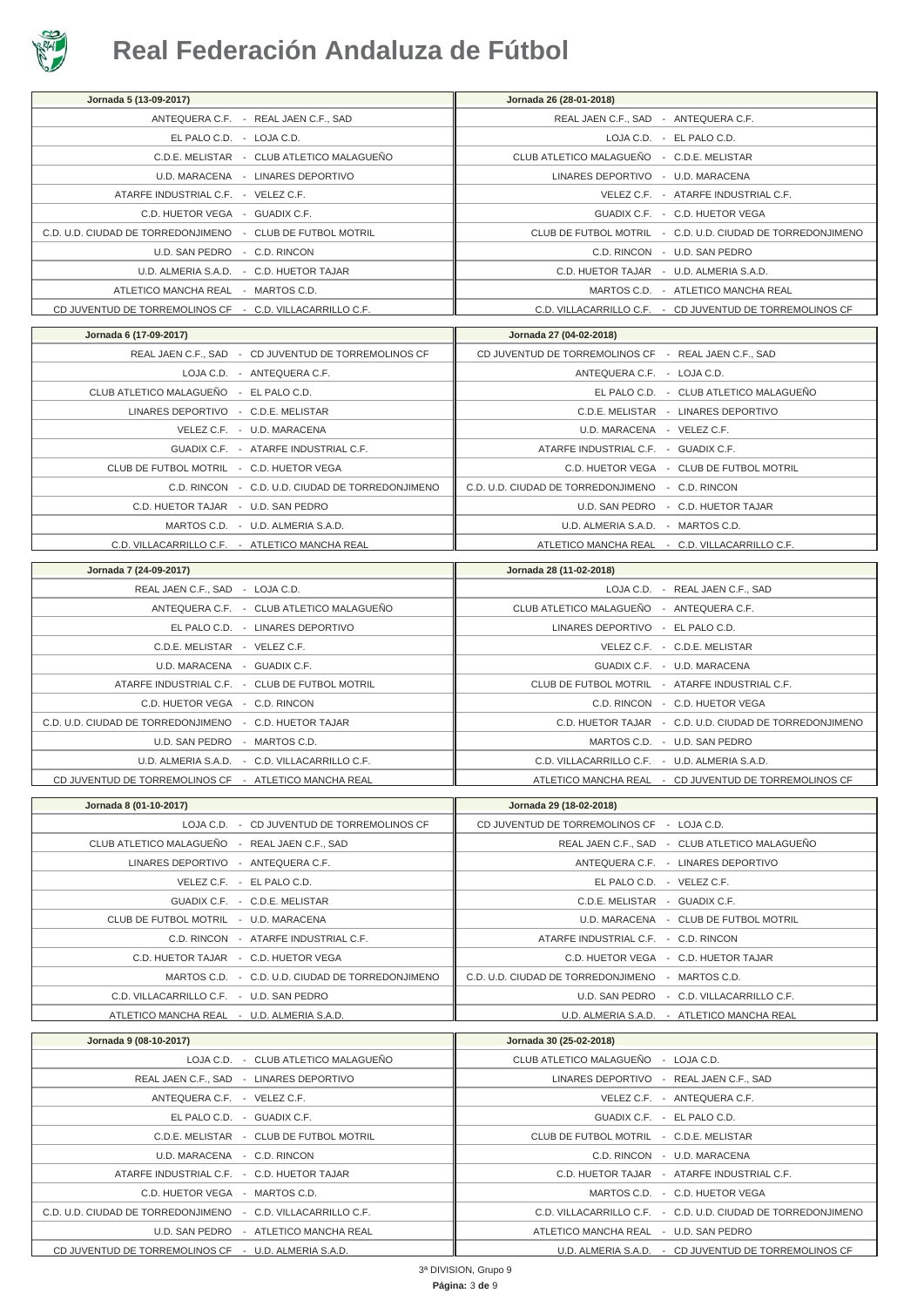

| Jornada 10 (12-10-2017)                                                | Jornada 31 (28-02-2018)                                   |
|------------------------------------------------------------------------|-----------------------------------------------------------|
| CLUB ATLETICO MALAGUEÑO - CD JUVENTUD DE TORREMOLINOS CF               | CD JUVENTUD DE TORREMOLINOS CF - CLUB ATLETICO MALAGUEÑO  |
| LINARES DEPORTIVO - LOJA C.D.                                          | LOJA C.D. - LINARES DEPORTIVO                             |
| VELEZ C.F. - REAL JAEN C.F., SAD                                       | REAL JAEN C.F., SAD - VELEZ C.F.                          |
| GUADIX C.F. - ANTEQUERA C.F.                                           | ANTEQUERA C.F. - GUADIX C.F.                              |
| CLUB DE FUTBOL MOTRIL - EL PALO C.D.                                   | EL PALO C.D. - CLUB DE FUTBOL MOTRIL                      |
| C.D. RINCON - C.D.E. MELISTAR                                          | C.D.E. MELISTAR - C.D. RINCON                             |
| C.D. HUETOR TAJAR - U.D. MARACENA                                      | U.D. MARACENA - C.D. HUETOR TAJAR                         |
| MARTOS C.D. - ATARFE INDUSTRIAL C.F.                                   | ATARFE INDUSTRIAL C.F. - MARTOS C.D.                      |
| C.D. VILLACARRILLO C.F. - C.D. HUETOR VEGA                             | C.D. HUETOR VEGA - C.D. VILLACARRILLO C.F.                |
| ATLETICO MANCHA REAL - C.D. U.D. CIUDAD DE TORREDONJIMENO              | C.D. U.D. CIUDAD DE TORREDONJIMENO - ATLETICO MANCHA REAL |
| U.D. ALMERIA S.A.D. - U.D. SAN PEDRO                                   | U.D. SAN PEDRO - U.D. ALMERIA S.A.D.                      |
|                                                                        | Jornada 32 (04-03-2018)                                   |
| Jornada 11 (15-10-2017)<br>CLUB ATLETICO MALAGUEÑO - LINARES DEPORTIVO |                                                           |
|                                                                        | LINARES DEPORTIVO - CLUB ATLETICO MALAGUEÑO               |
| LOJA C.D. - VELEZ C.F.                                                 | VELEZ C.F. - LOJA C.D.                                    |
| REAL JAEN C.F., SAD - GUADIX C.F.                                      | GUADIX C.F. - REAL JAEN C.F., SAD                         |
| ANTEQUERA C.F. - CLUB DE FUTBOL MOTRIL                                 | CLUB DE FUTBOL MOTRIL - ANTEQUERA C.F.                    |
| EL PALO C.D. - C.D. RINCON                                             | C.D. RINCON - EL PALO C.D.                                |
| C.D.E. MELISTAR - C.D. HUETOR TAJAR                                    | C.D. HUETOR TAJAR - C.D.E. MELISTAR                       |
| U.D. MARACENA - MARTOS C.D.                                            | MARTOS C.D. - U.D. MARACENA                               |
| ATARFE INDUSTRIAL C.F. - C.D. VILLACARRILLO C.F.                       | C.D. VILLACARRILLO C.F. - ATARFE INDUSTRIAL C.F.          |
| C.D. HUETOR VEGA - ATLETICO MANCHA REAL                                | ATLETICO MANCHA REAL - C.D. HUETOR VEGA                   |
| C.D. U.D. CIUDAD DE TORREDONJIMENO - U.D. ALMERIA S.A.D.               | U.D. ALMERIA S.A.D. - C.D. U.D. CIUDAD DE TORREDONJIMENO  |
| CD JUVENTUD DE TORREMOLINOS CF - U.D. SAN PEDRO                        | U.D. SAN PEDRO - CD JUVENTUD DE TORREMOLINOS CF           |
|                                                                        |                                                           |
| Jornada 12 (22-10-2017)                                                | Jornada 33 (11-03-2018)                                   |
| LINARES DEPORTIVO - CD JUVENTUD DE TORREMOLINOS CF                     | CD JUVENTUD DE TORREMOLINOS CF - LINARES DEPORTIVO        |
|                                                                        | CLUB ATLETICO MALAGUEÑO - VELEZ C.F.                      |
| VELEZ C.F. - CLUB ATLETICO MALAGUEÑO                                   |                                                           |
| GUADIX C.F. - LOJA C.D.                                                | LOJA C.D. - GUADIX C.F.                                   |
| CLUB DE FUTBOL MOTRIL - REAL JAEN C.F., SAD                            | REAL JAEN C.F., SAD - CLUB DE FUTBOL MOTRIL               |
| C.D. RINCON - ANTEQUERA C.F.                                           | ANTEQUERA C.F. - C.D. RINCON                              |
| C.D. HUETOR TAJAR - EL PALO C.D.                                       | EL PALO C.D. - C.D. HUETOR TAJAR                          |
| MARTOS C.D. - C.D.E. MELISTAR                                          | C.D.E. MELISTAR - MARTOS C.D.                             |
| C.D. VILLACARRILLO C.F. - U.D. MARACENA                                | U.D. MARACENA - C.D. VILLACARRILLO C.F.                   |
| ATLETICO MANCHA REAL - ATARFE INDUSTRIAL C.F.                          | ATARFE INDUSTRIAL C.F. - ATLETICO MANCHA REAL             |
| U.D. ALMERIA S.A.D. - C.D. HUETOR VEGA                                 | C.D. HUETOR VEGA - U.D. ALMERIA S.A.D.                    |
| U.D. SAN PEDRO - C.D. U.D. CIUDAD DE TORREDONJIMENO                    | C.D. U.D. CIUDAD DE TORREDONJIMENO - U.D. SAN PEDRO       |
| Jornada 13 (29-10-2017)                                                | Jornada 34 (18-03-2018)                                   |
| LINARES DEPORTIVO - VELEZ C.F.                                         | VELEZ C.F. - LINARES DEPORTIVO                            |
| CLUB ATLETICO MALAGUEÑO - GUADIX C.F.                                  | GUADIX C.F. - CLUB ATLETICO MALAGUEÑO                     |
| LOJA C.D. - CLUB DE FUTBOL MOTRIL                                      | CLUB DE FUTBOL MOTRIL - LOJA C.D.                         |
| REAL JAEN C.F., SAD - C.D. RINCON                                      | C.D. RINCON - REAL JAEN C.F., SAD                         |
| ANTEQUERA C.F. - C.D. HUETOR TAJAR                                     | C.D. HUETOR TAJAR - ANTEQUERA C.F.                        |
| EL PALO C.D. - MARTOS C.D.                                             | MARTOS C.D. - EL PALO C.D.                                |
| C.D.E. MELISTAR - C.D. VILLACARRILLO C.F.                              | C.D. VILLACARRILLO C.F. - C.D.E. MELISTAR                 |
| U.D. MARACENA - ATLETICO MANCHA REAL                                   | ATLETICO MANCHA REAL - U.D. MARACENA                      |
| ATARFE INDUSTRIAL C.F. - U.D. ALMERIA S.A.D.                           | U.D. ALMERIA S.A.D. - ATARFE INDUSTRIAL C.F.              |
| C.D. HUETOR VEGA - U.D. SAN PEDRO                                      | U.D. SAN PEDRO - C.D. HUETOR VEGA                         |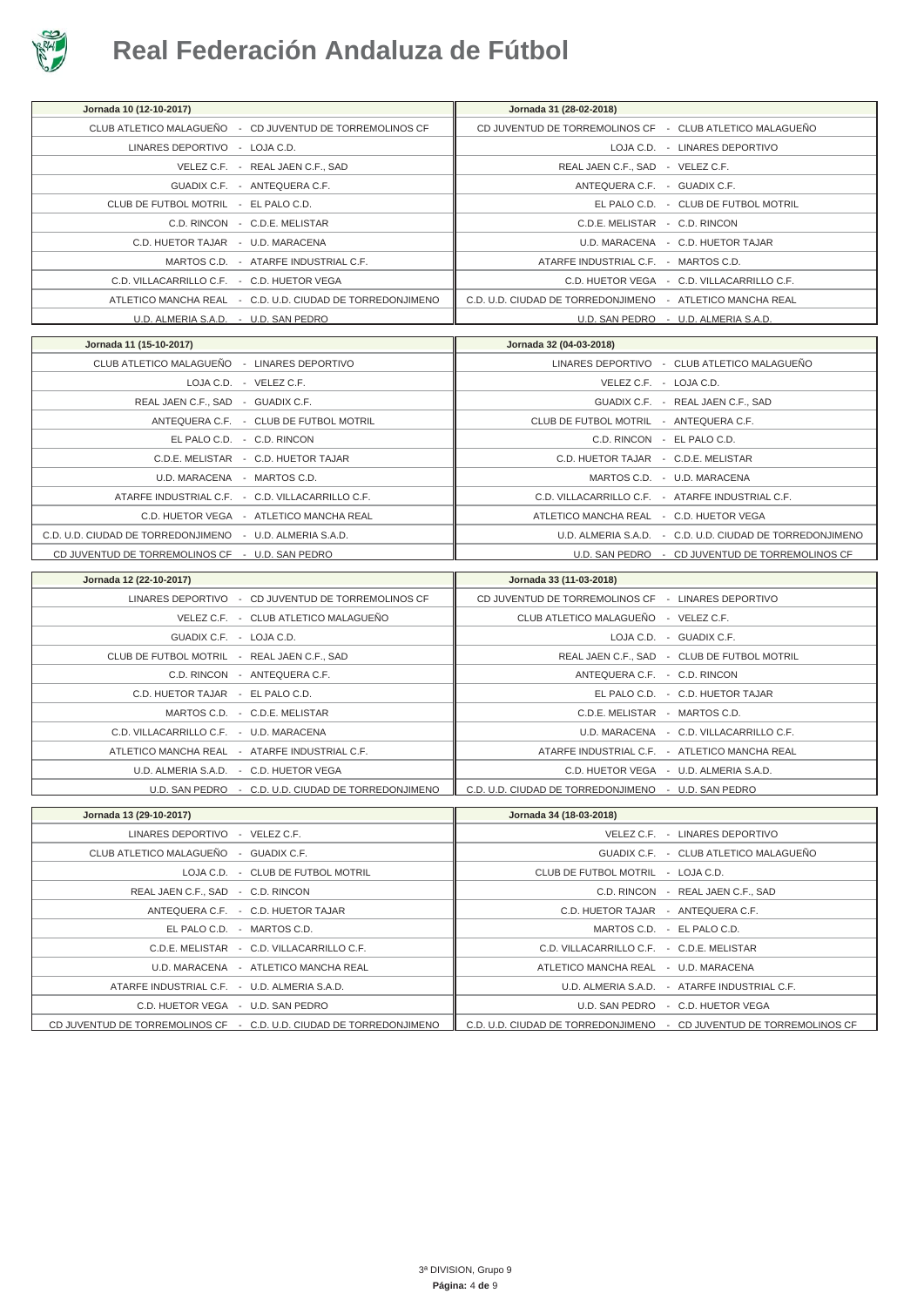

| Jornada 14 (01-11-2017)                                     | Jornada 35 (25-03-2018)                                     |                                                         |
|-------------------------------------------------------------|-------------------------------------------------------------|---------------------------------------------------------|
| VELEZ C.F. - CD JUVENTUD DE TORREMOLINOS CF                 | CD JUVENTUD DE TORREMOLINOS CF - VELEZ C.F.                 |                                                         |
| GUADIX C.F. - LINARES DEPORTIVO                             | LINARES DEPORTIVO - GUADIX C.F.                             |                                                         |
| CLUB DE FUTBOL MOTRIL - CLUB ATLETICO MALAGUEÑO             | CLUB ATLETICO MALAGUEÑO - CLUB DE FUTBOL MOTRIL             |                                                         |
| C.D. RINCON - LOJA C.D.                                     |                                                             | LOJA C.D. - C.D. RINCON                                 |
| C.D. HUETOR TAJAR - REAL JAEN C.F., SAD                     |                                                             | REAL JAEN C.F., SAD - C.D. HUETOR TAJAR                 |
| MARTOS C.D. - ANTEQUERA C.F.                                | ANTEQUERA C.F. - MARTOS C.D.                                |                                                         |
| C.D. VILLACARRILLO C.F. - EL PALO C.D.                      |                                                             | EL PALO C.D. - C.D. VILLACARRILLO C.F.                  |
| ATLETICO MANCHA REAL - C.D.E. MELISTAR                      |                                                             | C.D.E. MELISTAR - ATLETICO MANCHA REAL                  |
| U.D. ALMERIA S.A.D. - U.D. MARACENA                         |                                                             | U.D. MARACENA - U.D. ALMERIA S.A.D.                     |
| U.D. SAN PEDRO - ATARFE INDUSTRIAL C.F.                     | ATARFE INDUSTRIAL C.F. - U.D. SAN PEDRO                     |                                                         |
| C.D. U.D. CIUDAD DE TORREDONJIMENO - C.D. HUETOR VEGA       |                                                             | C.D. HUETOR VEGA - C.D. U.D. CIUDAD DE TORREDONJIMENO   |
|                                                             |                                                             |                                                         |
| Jornada 15 (05-11-2017)                                     | Jornada 36 (01-04-2018)                                     |                                                         |
| VELEZ C.F. - GUADIX C.F.                                    |                                                             | GUADIX C.F. - VELEZ C.F.                                |
| LINARES DEPORTIVO - CLUB DE FUTBOL MOTRIL                   | CLUB DE FUTBOL MOTRIL - LINARES DEPORTIVO                   |                                                         |
| CLUB ATLETICO MALAGUEÑO - C.D. RINCON                       |                                                             | C.D. RINCON - CLUB ATLETICO MALAGUEÑO                   |
| LOJA C.D. - C.D. HUETOR TAJAR                               | C.D. HUETOR TAJAR - LOJA C.D.                               |                                                         |
| REAL JAEN C.F., SAD - MARTOS C.D.                           |                                                             | MARTOS C.D. - REAL JAEN C.F., SAD                       |
| ANTEQUERA C.F. - C.D. VILLACARRILLO C.F.                    | C.D. VILLACARRILLO C.F. - ANTEQUERA C.F.                    |                                                         |
| EL PALO C.D. - ATLETICO MANCHA REAL                         | ATLETICO MANCHA REAL - EL PALO C.D.                         |                                                         |
| C.D.E. MELISTAR - U.D. ALMERIA S.A.D.                       | U.D. ALMERIA S.A.D. - C.D.E. MELISTAR                       |                                                         |
| U.D. MARACENA - U.D. SAN PEDRO                              |                                                             | U.D. SAN PEDRO - U.D. MARACENA                          |
| ATARFE INDUSTRIAL C.F. - C.D. U.D. CIUDAD DE TORREDONJIMENO | C.D. U.D. CIUDAD DE TORREDONJIMENO - ATARFE INDUSTRIAL C.F. |                                                         |
| CD JUVENTUD DE TORREMOLINOS CF - C.D. HUETOR VEGA           |                                                             | C.D. HUETOR VEGA - CD JUVENTUD DE TORREMOLINOS CF       |
|                                                             |                                                             |                                                         |
| Jornada 16 (12-11-2017)                                     | Jornada 37 (08-04-2018)                                     |                                                         |
| GUADIX C.F. - CD JUVENTUD DE TORREMOLINOS CF                | CD JUVENTUD DE TORREMOLINOS CF - GUADIX C.F.                |                                                         |
| CLUB DE FUTBOL MOTRIL - VELEZ C.F.                          |                                                             | VELEZ C.F. - CLUB DE FUTBOL MOTRIL                      |
| C.D. RINCON - LINARES DEPORTIVO                             | LINARES DEPORTIVO - C.D. RINCON                             |                                                         |
| C.D. HUETOR TAJAR - CLUB ATLETICO MALAGUEÑO                 | CLUB ATLETICO MALAGUEÑO - C.D. HUETOR TAJAR                 |                                                         |
| MARTOS C.D. - LOJA C.D.                                     |                                                             | LOJA C.D. - MARTOS C.D.                                 |
| C.D. VILLACARRILLO C.F. - REAL JAEN C.F., SAD               |                                                             | REAL JAEN C.F., SAD - C.D. VILLACARRILLO C.F.           |
| ATLETICO MANCHA REAL - ANTEQUERA C.F.                       |                                                             | ANTEQUERA C.F. - ATLETICO MANCHA REAL                   |
| U.D. ALMERIA S.A.D. - EL PALO C.D.                          |                                                             | EL PALO C.D. - U.D. ALMERIA S.A.D.                      |
| U.D. SAN PEDRO - C.D.E. MELISTAR                            |                                                             | C.D.E. MELISTAR - U.D. SAN PEDRO                        |
| C.D. U.D. CIUDAD DE TORREDONJIMENO - U.D. MARACENA          |                                                             | U.D. MARACENA - C.D. U.D. CIUDAD DE TORREDONJIMENO      |
| C.D. HUETOR VEGA - ATARFE INDUSTRIAL C.F.                   | ATARFE INDUSTRIAL C.F. - C.D. HUETOR VEGA                   |                                                         |
| Jornada 17 (19-11-2017)                                     | Jornada 38 (15-04-2018)                                     |                                                         |
| GUADIX C.F. - CLUB DE FUTBOL MOTRIL                         | CLUB DE FUTBOL MOTRIL - GUADIX C.F.                         |                                                         |
| VELEZ C.F. - C.D. RINCON                                    |                                                             | C.D. RINCON - VELEZ C.F.                                |
| LINARES DEPORTIVO - C.D. HUETOR TAJAR                       |                                                             | C.D. HUETOR TAJAR - LINARES DEPORTIVO                   |
|                                                             |                                                             | MARTOS C.D. - CLUB ATLETICO MALAGUEÑO                   |
| CLUB ATLETICO MALAGUEÑO - MARTOS C.D.                       |                                                             |                                                         |
| LOJA C.D. - C.D. VILLACARRILLO C.F.                         | C.D. VILLACARRILLO C.F. - LOJA C.D.                         |                                                         |
| REAL JAEN C.F., SAD - ATLETICO MANCHA REAL                  | ATLETICO MANCHA REAL - REAL JAEN C.F., SAD                  |                                                         |
| ANTEQUERA C.F. - U.D. ALMERIA S.A.D.                        | U.D. ALMERIA S.A.D. - ANTEQUERA C.F.                        |                                                         |
| EL PALO C.D. - U.D. SAN PEDRO                               | U.D. SAN PEDRO - EL PALO C.D.                               |                                                         |
| C.D.E. MELISTAR - C.D. U.D. CIUDAD DE TORREDONJIMENO        | C.D. U.D. CIUDAD DE TORREDONJIMENO - C.D.E. MELISTAR        |                                                         |
| U.D. MARACENA - C.D. HUETOR VEGA                            | C.D. HUETOR VEGA - U.D. MARACENA                            |                                                         |
| CD JUVENTUD DE TORREMOLINOS CF - ATARFE INDUSTRIAL C.F.     |                                                             | ATARFE INDUSTRIAL C.F. - CD JUVENTUD DE TORREMOLINOS CF |
| Jornada 18 (26-11-2017)                                     | Jornada 39 (22-04-2018)                                     |                                                         |
| CLUB DE FUTBOL MOTRIL - CD JUVENTUD DE TORREMOLINOS CF      | CD JUVENTUD DE TORREMOLINOS CF - CLUB DE FUTBOL MOTRIL      |                                                         |
| C.D. RINCON - GUADIX C.F.                                   |                                                             | GUADIX C.F. - C.D. RINCON                               |
| C.D. HUETOR TAJAR - VELEZ C.F.                              |                                                             | VELEZ C.F. - C.D. HUETOR TAJAR                          |
| MARTOS C.D. - LINARES DEPORTIVO                             | LINARES DEPORTIVO - MARTOS C.D.                             |                                                         |
| C.D. VILLACARRILLO C.F. - CLUB ATLETICO MALAGUEÑO           | CLUB ATLETICO MALAGUEÑO - C.D. VILLACARRILLO C.F.           |                                                         |
| ATLETICO MANCHA REAL - LOJA C.D.                            |                                                             | LOJA C.D. - ATLETICO MANCHA REAL                        |
| U.D. ALMERIA S.A.D. - REAL JAEN C.F., SAD                   | REAL JAEN C.F., SAD - U.D. ALMERIA S.A.D.                   |                                                         |
| U.D. SAN PEDRO - ANTEQUERA C.F.                             |                                                             | ANTEQUERA C.F. - U.D. SAN PEDRO                         |
| C.D. U.D. CIUDAD DE TORREDONJIMENO - EL PALO C.D.           |                                                             | EL PALO C.D. - C.D. U.D. CIUDAD DE TORREDONJIMENO       |
| C.D. HUETOR VEGA - C.D.E. MELISTAR                          |                                                             | C.D.E. MELISTAR - C.D. HUETOR VEGA                      |
|                                                             |                                                             |                                                         |
| ATARFE INDUSTRIAL C.F. - U.D. MARACENA                      |                                                             | U.D. MARACENA - ATARFE INDUSTRIAL C.F.                  |